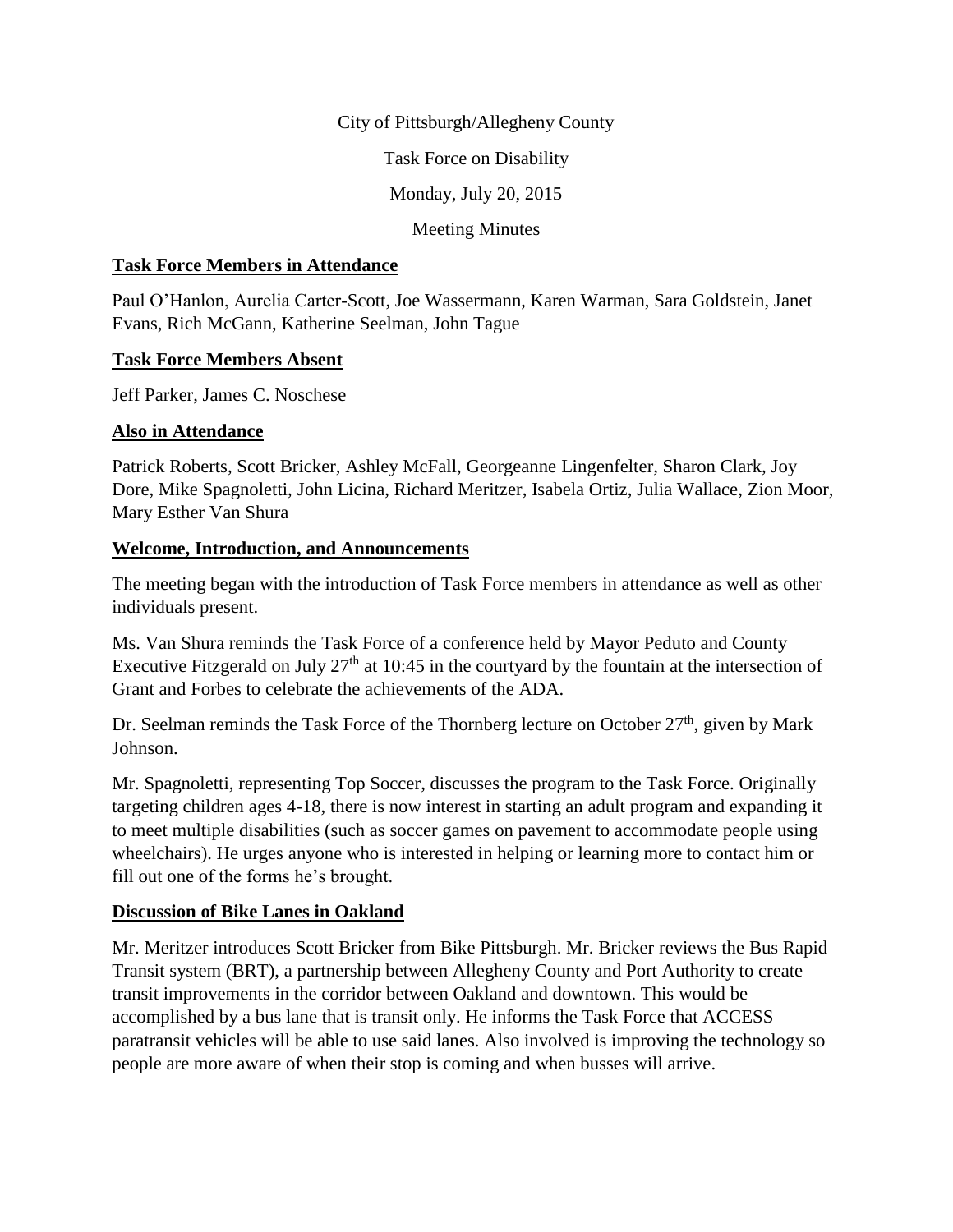The Task Force then addresses other concerns such as how the amount of time ACCESS vehicles need to pick up residents will affect the normal operations of the bus system, if and how the routes will change, an whether or not there will be elevated bus stops. Mr. Bricker assures everyone that they are taking all of these things into consideration and that they are testing the corridor between Oakland and Downtown before expanding it to the East End and other parts of Pittsburgh. Elevated bus stops will also require new buses.

The bike share project is going well and Mr. Bricker explains that after a few months of data, they will be able to tell where it is most popular and where it may be causing some issues restricting access to the curbs. Mr. O'Hanlon suggests extending the curb across the bike lane so it's a gradual ride up. Mr. Bricker responds that at the round of fall meetings, he can provide advanced materials so everyone may contribute at meetings.

# **Disability Agenda 2000 Retrospective: Neighborhoods and Community**

Mr. Henderson addresses the need for greater awareness and education in the community. A lot of people are not aware of the ADA and places are not compliant. Ms. Evans mentions hotels and motels as an example of places where improvements have been made but there must be continued education towards managers and new employees. It is suggested that schools and television are the most successful means of changing attitudes.

Dr. Seelman next addresses the lack of help offered to the disabled community. The Task Force suggests this is because younger people do not know if they are being kind or offending someone. Mr. O'Hanlon concedes there is a culture where asking someone if they need help is offensive and suggests the Task Force tackle this issue. Once again, increased education could alleviate this.

Mr. O'Hanlon moves on with the agenda towards the construction of new neighborhoods and handling problems such as single steps, tree roots blocking sidewalks, and broken sidewalks in general. If the city says they cannot afford to fix it, how does it get resolved? Ms. McFall suggests talking to developers *and* funders can prevent the recreation of problems in the community such as one-step issues and inaccessible locations. Shift the focus towards residential areas that already have people with disabilities living in them. Mr. Meritzer counters that people in the disability community need to take a more active role in holding developers accountable for eliminating these limitations (i.e. participation at budget meetings).

## **Motion to meet with the Chief of Police concerning domestic violence**

Task Force suggests creating a subcommittee to educate the police on interacting with people with disabilities. Ms. Aurelia-Scott requests adding what kind of training officers are provided with to the agenda. The goal is to bring him in and discuss more than just training and education. Dr. Seelman recommends bringing someone in from Pittsburgh Action Against Rape (PAAR) to get an idea of which communities are being affected. It is then asked whether domestic violence survivors and rape victims would be willing to come in and speak. The Task Force debates whether or not to bring both parties in separately or simultaneously. Mr. O'Hanlon advises